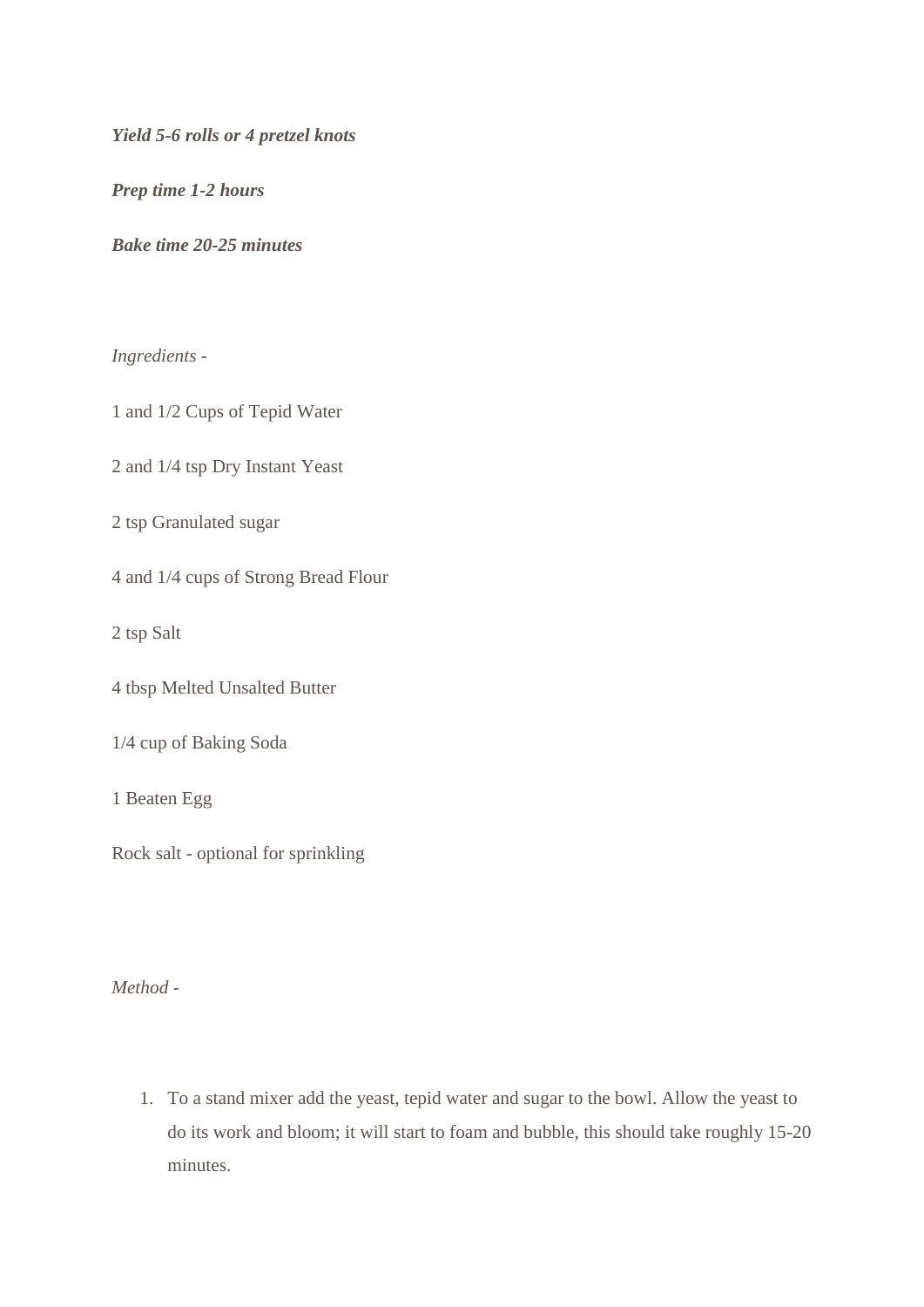- 2. Once the yeast has bloomed add the melted butter, salt, and flour.
- 3. With a dough hook attachment, begin kneading the mixture on low speed until it starts to come together, then ramp up the speed to medium and knead the dough for about 5 minutes to develop the gluten.
- 4. The dough should now look soft and smooth and have a little stretch and bounce to it. Remove the dough from the stand mixer bowl and place into a lightly greased clean bowl. You can use any neutral tasting cooking oil - its to stop the dough from sticking.
- 5. Cover the bowl with either a tea towel or plastic wrap and let this baby grow. The yeast will continue its work, and the fermentation process will start, this is what gives the bread those little pockets of air and "rise." You need to leave the dough to prove/rise in a warm place or proving drawer for at least an hour and doubled in size.
- 6. Uncover the dough and admire its magnificence! Turn out the dough on to a floured surface and "knock it back," in other words, push some of the air out and give it another little knead before shaping into a ball.
- 7. Divide the ball into equal portions, however many buns, rolls or knots you what to make. In this case, I made buns, so what you want to do is roll into a ball at the same time folding and tucking the bottom of the ball under itself. At this point, you should end up with a smooth exterior with no creases.
- 8. Place the dough balls on a lined baking sheet with either parchment paper or a silicone mat and once again cover and leave to prove for a second time for rough 30 minutes.
- 9. While the dough is proving, put roughly 9 cups of water on to boil. Once the water has boiled, turn down the heat a little and slowly add the baking soda - if you add it all at once you will end up recreating what resembles a preschool science experiment.
- 10. Pre-heat your oven to 200°C/400°F. Your dough balls will have risen a second time place as many as you can fit into the simmering baking soda water with space to spare for 20 seconds a side. Remove with a slotted spoon and drain off the water. This process is what gives the pretzels its "chewy" texture as the outer layer is cooked in the baking soda water and then cooked again when you bake it.
- 11. Place the rolls on the lined baking sheet and with a serrated knife cut the top of the bun in whatever fashion you like, I like to do a cross cut about 1/2 cm deep. Brush